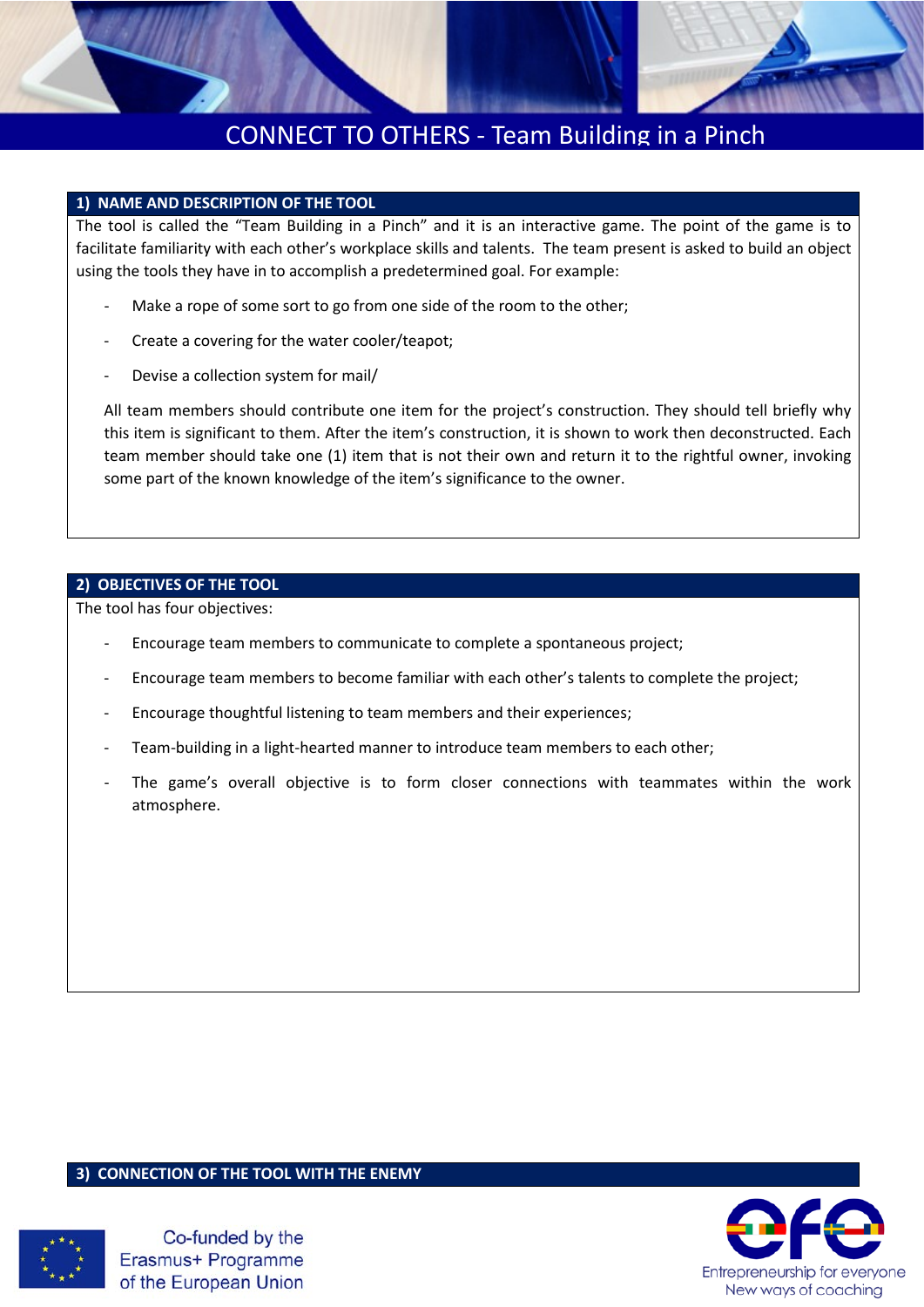

## CONNECT TO OTHERS - Team Building in a Pinch

For some people, connection with teammates is natural. For others, establishing a foundation for a relationship can be difficult. This tool helps to gently build the foundation for team building through camaraderie and simple projects that provide intellectual stimulation and a need for communication.

### **4) RESOURCES & MATERIALS**

The needed resources are:

- A room with assorted furniture for conducting the exercise;
- Various accessories or personal objects which teammates can contribute to the exercise for the duration of its usage;
- Paper and a pen to record which objects were used and who gave them for the time of the exercise.

### **5) IMPLEMENTATION OF THE TOOL**

(Please, make a description and mention how to implement this tool. Provide a sequence of steps and an approximate timing of the actions to be taken: For instance:

- Step 1, 5 minutes. Description of the project's goal…i.e., construct a standing platform for the teapot in case electricity goes out and we must heat the teapot manually.
- Step 2, 10 minutes. Every person contributes one random item from what they have on hand (can be anything: clothing, jewellery, office supplies, etc.)
- Step 3, 10 minutes. Putting the project together. There should be no team leader. Just everyone working together, suggesting, and attempting.
- Step 4, 5 minutes. Trial run. Decision as to whether or not the project was a success.



Co-funded by the Erasmus+ Programme of the European Union